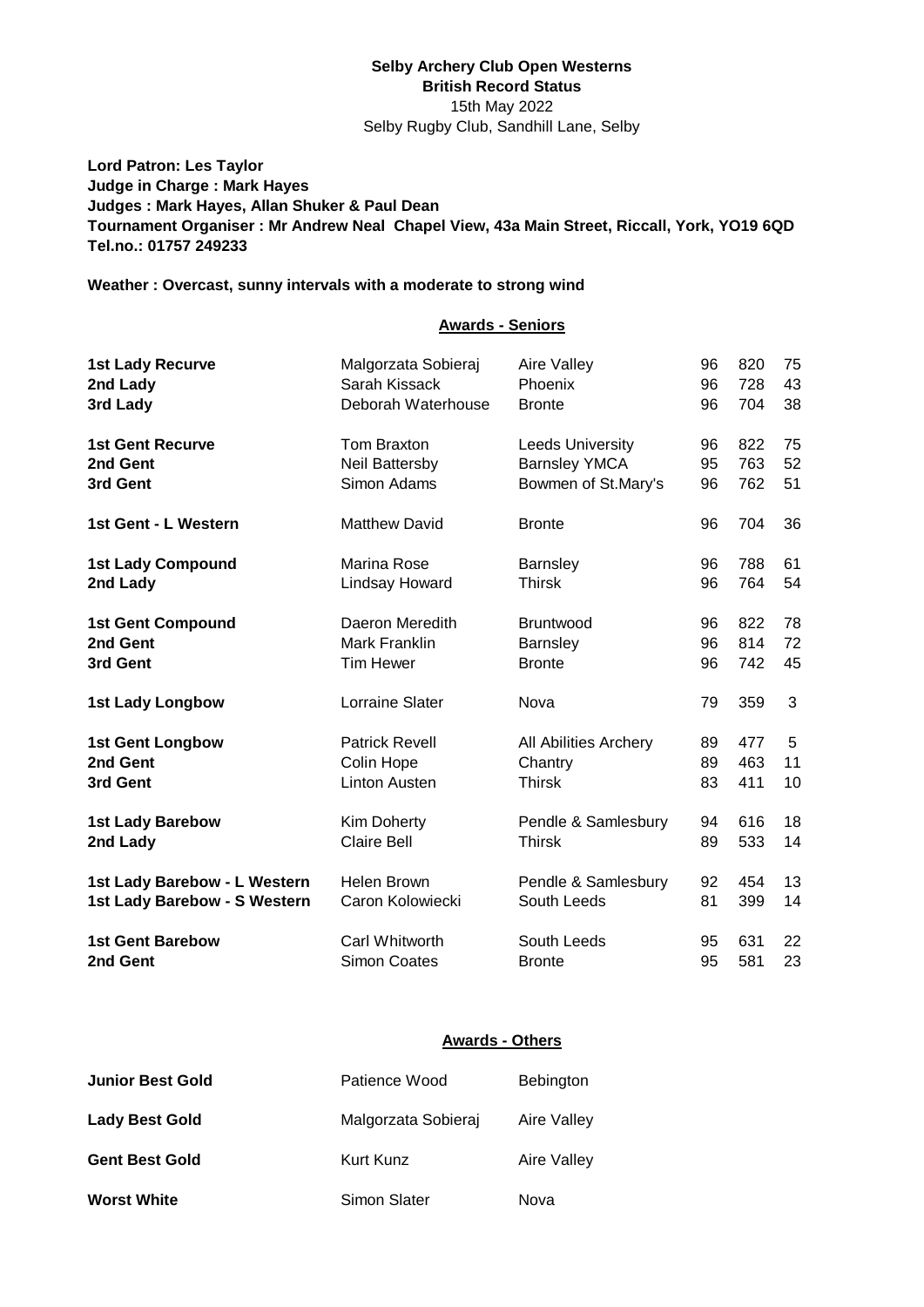## **Awards - Juniors**

| Western<br><b>1st Girl Recurve</b><br><b>1st Boy Recurve</b>                                           | Jessica Hardesty Dean<br><b>Johnny Smart</b>           | <b>Thirsk</b><br>Thirsk              | 93<br>96       | 577<br>778        | 14<br>56       |
|--------------------------------------------------------------------------------------------------------|--------------------------------------------------------|--------------------------------------|----------------|-------------------|----------------|
| <b>Short Western</b><br><b>1st Girl Recurve</b><br><b>1st Boy Recurve</b><br><b>1st Girl Compound</b>  | Helen Wood<br><b>William Coates</b><br>Patience Wood   | Thirsk<br><b>Bronte</b><br>Bebington | 95<br>96       | 679<br>860        | 29<br>94       |
| <b>1st Boy Barebow</b>                                                                                 | Euan O'Connor                                          | Pennine                              | 91             | 529               | 10             |
| <b>Junior Western</b><br><b>1st Girl Recurve</b><br><b>1st Girl Barebow</b><br><b>1st Boy Compound</b> | Emma Hunt<br>Evie Finnegan<br><b>Bert Smart</b>        | York<br>Assheton<br>Thirsk           | 96<br>95<br>96 | 772<br>737<br>834 | 53<br>49<br>84 |
| <b>Short Junior Western</b><br><b>1st Girl Recurve</b>                                                 | Lara Jones                                             | Thirsk                               | 92             | 592               | 25             |
| 2nd Girl<br><b>1st Boy Recurve</b><br><b>1st Girl Barebow</b>                                          | <b>Charlotte Chester</b><br>Henry Lawson<br>Emma James | ABBA<br>Thirsk<br>Thirsk             | 94<br>92<br>96 | 588<br>566<br>674 | 16<br>21<br>27 |

**Awards - Teams**

| Recurve                        | Malgorzata Sobieraj<br>lan Metcalfe<br>Jacek Czech<br>Guy Jones | Aire Valley   | 2955 |
|--------------------------------|-----------------------------------------------------------------|---------------|------|
| Compound                       | Lindsay Howard<br>Charlotte Addison<br><b>Malcolm Dukes</b>     | <b>Thirsk</b> | 2221 |
| Longbow                        | Lorraine Slater<br>Simon Slater<br><b>Chris Rose</b>            | Nova          | 901  |
| <b>Recurve Jack &amp; Jill</b> | Malgorzata & Jacek                                              | Aire Valley   | 1541 |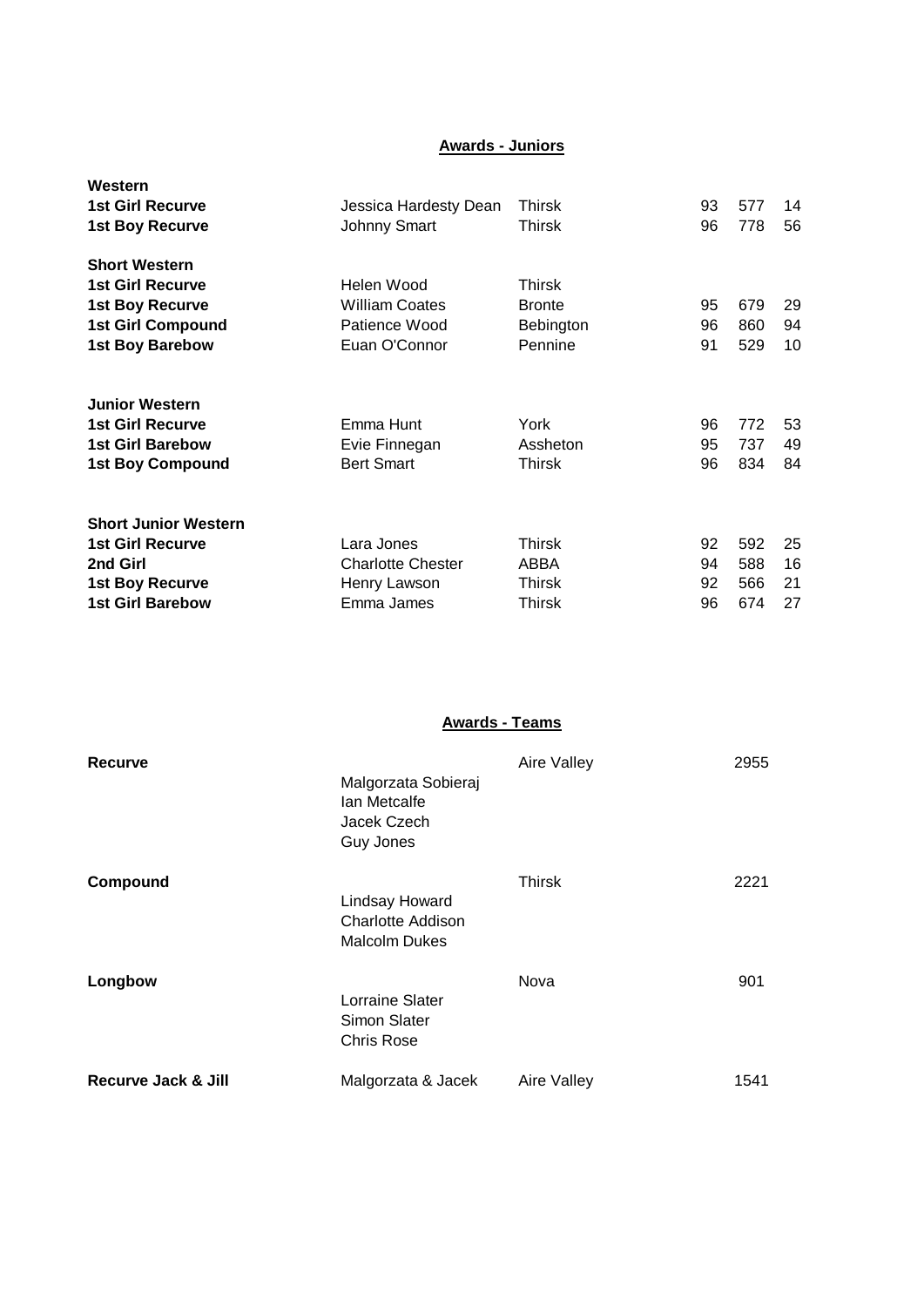# **Selby Open Westerns - 15th May 2022 British Record Status**

|              | <b>Boys Recurve - Western</b>               |                        |    |     |     |              | <b>Girls Compound - Short Western</b>       |                        |    |     |     |
|--------------|---------------------------------------------|------------------------|----|-----|-----|--------------|---------------------------------------------|------------------------|----|-----|-----|
| 1            | Johnny Smart                                | <b>Thirsk</b>          | 96 | 778 | 56  |              | Patience Wood                               | <b>Bebington</b>       | 96 | 860 | 94  |
|              | 2 Liam Jordan                               | <b>Bridlington Bay</b> | 96 | 754 | 50  | $\mathbf{2}$ | <b>Holly Hopkinson</b>                      | Barnsley               | 96 | 844 | 86  |
|              | 3 Oscar Fenik                               | Valley                 | 95 | 677 | 32  |              |                                             |                        |    |     |     |
|              |                                             |                        |    |     |     |              | <b>Girls Barebow - Short Junior Western</b> |                        |    |     |     |
|              | <b>Boys Recurve - Short Western</b>         |                        |    |     |     | 1            | Emma James                                  | <b>Thirsk</b>          | 96 | 674 | 27  |
|              | 1 William Coates                            | <b>Bronte</b>          | 95 | 679 | 29  |              |                                             |                        |    |     |     |
|              |                                             |                        |    |     |     |              | <b>Girls Barebow - Junior Western</b>       |                        |    |     |     |
|              | <b>Boys Barebow - Short Western</b>         |                        |    |     |     | 1            | Evie Finnegan                               | Assheton               | 95 | 737 | 49  |
| 1            | Euan O'Connor                               | Pennine                | 91 | 529 | 10  | $\mathbf{2}$ | <b>Lilly-Ann Plumtree</b>                   | South Leeds            | 93 | 597 | 20  |
|              | <b>Boys Compound - Junior Western</b>       |                        |    |     |     |              | <b>Ladies Compound - Long Western</b>       |                        |    |     |     |
| 1            | <b>Bert Smart</b>                           | Thirsk                 | 96 | 834 | -84 |              | Marina Rose                                 | <b>Barnsley</b>        | 96 | 788 | 61  |
|              |                                             |                        |    |     |     | 2            | Lindsay Howard                              | Thirsk                 | 96 | 764 | 54  |
|              | <b>Boys Recurve - Short Junior Western</b>  |                        |    |     |     | 3            | Charlotte Addison                           | <b>Thirsk</b>          | 96 | 748 | 51  |
| 1            | Henry Lawson                                | <b>Thirsk</b>          | 92 | 566 | 21  | 4            | <b>Renee Metcalfe</b>                       | <b>Aire Valley</b>     | 92 | 558 | 17  |
|              | 2 Edward Chester                            | <b>ABBA</b>            | 89 | 449 | 11  |              |                                             |                        |    |     |     |
|              |                                             |                        |    |     |     |              | <b>Ladies Barebow - Long Western</b>        |                        |    |     |     |
|              | <b>Girls Recurve - Western</b>              |                        |    |     |     | 1            | Helen Brown                                 | Pendle & Samlesbury    | 92 | 454 | -13 |
|              | Jessica Hardesty Dean                       | <b>Thirsk</b>          | 93 | 577 | 14  |              |                                             |                        |    |     |     |
|              |                                             |                        |    |     |     |              | <b>Ladies Recurve - Western</b>             |                        |    |     |     |
|              | <b>Girls Recurve - Short Western</b>        |                        |    |     |     |              | Malgorzata Sobieraj                         | Aire Valley            | 96 | 820 | 75  |
| 1.           | Helen Wood                                  | <b>Thirsk</b>          | 96 | 662 | 29  | 2            | Sarah Kissack                               | Phoenix                | 96 | 728 | 43  |
|              |                                             |                        |    |     |     | з            | Deborah Waterhouse                          | <b>Bronte</b>          | 96 | 704 | 38  |
|              | <b>Girls Recurve - Junior Western</b>       |                        |    |     |     | 4            | <b>Elaine Billings</b>                      | <b>Thirsk</b>          | 95 | 661 | 26  |
| 1            | Emma Hunt                                   | York                   | 96 | 772 | 53  | 5            | Emma Brand                                  | Adel                   | 95 | 653 | 24  |
|              | 2 Breanna Johnson                           | Bowmen of St.Mary's    | 95 | 697 | 22  | 6            | Sharron Jordan                              | <b>Bridlington Bay</b> | 94 | 590 | 19  |
|              |                                             |                        |    |     |     | 7            | <b>Holly Hastie</b>                         | Bowmen of St.Mary's    | 96 | 566 | 41  |
|              | <b>Girls Recurve - Short Junior Western</b> |                        |    |     |     | 8            | <b>Hayley Lawson</b>                        | <b>Thirsk</b>          | 68 | 474 | 18  |
|              | <b>Isabella Arrand</b>                      | Selby                  | 96 | 660 | 27  |              |                                             |                        |    |     |     |
|              | 1 Lara Jones                                | <b>Thirsk</b>          | 92 | 592 | 25  |              | <b>Ladies Longbow - Western</b>             |                        |    |     |     |
| $\mathbf{2}$ | <b>Charlotte Chester</b>                    | <b>ABBA</b>            | 94 | 588 | 16  | 1            | Lorraine Slater                             | Nova                   | 79 | 359 | -3  |
| 3            | Alice Lawson                                | <b>Thirsk</b>          | 93 | 569 | 21  |              |                                             |                        |    |     |     |
|              | 4 Amelia Youngs                             | Dearne Valley          | 94 | 514 | 13  |              |                                             |                        |    |     |     |

|              | Girls Compound - Short Western              |                        |    |     |    |
|--------------|---------------------------------------------|------------------------|----|-----|----|
| 1            | Patience Wood                               | Bebington              | 96 | 860 | 94 |
| 2            | Holly Hopkinson                             | Barnsley               | 96 | 844 | 86 |
|              | <b>Girls Barebow - Short Junior Western</b> |                        |    |     |    |
| 1            | Emma James                                  | <b>Thirsk</b>          | 96 | 674 | 27 |
|              | <b>Girls Barebow - Junior Western</b>       |                        |    |     |    |
| 1            | Evie Finnegan                               | Assheton               | 95 | 737 | 49 |
| $\mathbf{2}$ | Lilly-Ann Plumtree                          | South Leeds            | 93 | 597 | 20 |
|              | <b>Ladies Compound - Long Western</b>       |                        |    |     |    |
| 1            | Marina Rose                                 | Barnsley               | 96 | 788 | 61 |
| $\mathbf{2}$ | Lindsay Howard                              | <b>Thirsk</b>          | 96 | 764 | 54 |
| 3            | <b>Charlotte Addison</b>                    | <b>Thirsk</b>          | 96 | 748 | 51 |
| 4            | <b>Renee Metcalfe</b>                       | Aire Valley            | 92 | 558 | 17 |
|              |                                             |                        |    |     |    |
|              | <b>Ladies Barebow - Long Western</b>        |                        |    |     |    |
| 1            | <b>Helen Brown</b>                          | Pendle & Samlesbury    | 92 | 454 | 13 |
|              | <b>Ladies Recurve - Western</b>             |                        |    |     |    |
| 1            | Malgorzata Sobieraj                         | Aire Valley            | 96 | 820 | 75 |
| $\mathbf{2}$ | Sarah Kissack                               | Phoenix                | 96 | 728 | 43 |
| 3            | Deborah Waterhouse                          | <b>Bronte</b>          | 96 | 704 | 38 |
| 4            | <b>Elaine Billings</b>                      | <b>Thirsk</b>          | 95 | 661 | 26 |
| 5            | Emma Brand                                  | Adel                   | 95 | 653 | 24 |
| 6            | Sharron Jordan                              | <b>Bridlington Bay</b> | 94 | 590 | 19 |
| 7            | <b>Holly Hastie</b>                         | Bowmen of St.Mary's    | 96 | 566 | 41 |
| 8            | Hayley Lawson                               | <b>Thirsk</b>          | 68 | 474 | 18 |
|              | <b>Ladies Longbow - Western</b>             |                        |    |     |    |